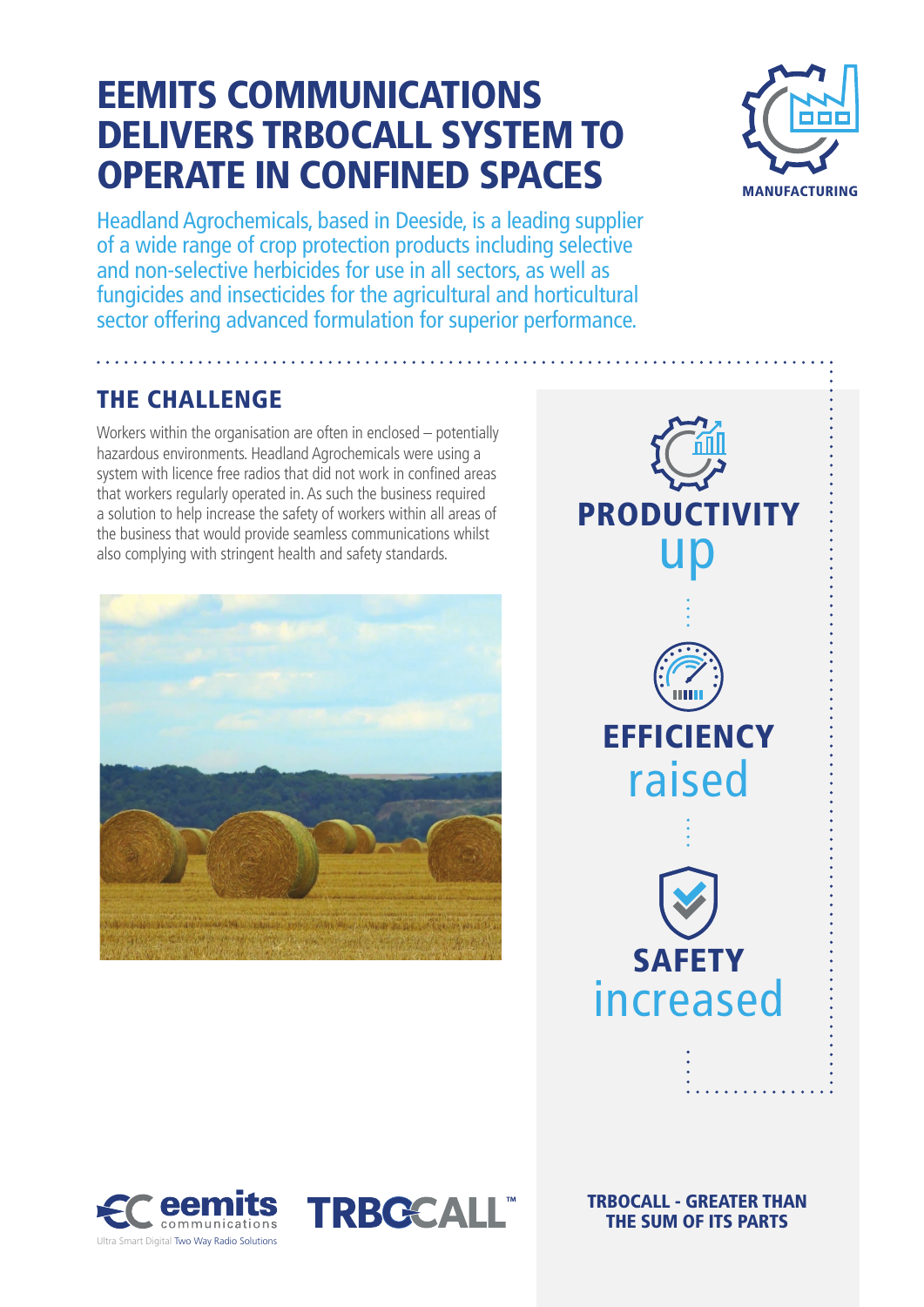## THE SOLUTION

We integrated Eemits unique modular platform - TRBOCALL - comprising the following:

### **B**INFRASTRUCTURE

Headland Agrochemicals chose:

• Direct mode with simple site licence

### **HARDWARF**

Headland Agrochemicals chose:

• Series of Motorola DP4801e radios



Headland Agrochemicals chose:

- Panic button
- Full screened radios
- Full alpha numeric keypad
- Mandown
- Lone worker

#### The Benefits:

Seamless communications at all positions on the company's site has now been achieved, even in difficult and confined spaces, which the company had previously been unable to do. As such we have significantly enhanced the safety of the workforce enabling the company to communicate with personnel at all times.

### The Benefits:

The robustly designed Motorola DP4801e radios will ensure all workers have high-performance integrated voice and data communications with complete connectivity at all times. The radios lend themselves to be upgraded with a range of software applications at a later date, should the company require this.

 $\mathbf{1} \times \mathbf{1} \times \mathbf{1} \times \mathbf{1}$ 



### The Benefits:

If an alarm was to be raised, all of the radios supplied are integrated with display variants meaning that the caller ID will appear on screen of the worker whose alarm has been triggered.

The panic button can be pressed by workers if they are in an emergency situation to raise an alarm for help. The button on workers radios has been designed to work in conjunction with the mandown function - which monitors a worker's movements at all times - and is located at the top of the radio in an easy to reach position. If a worker was to have a trip or fall the mandown feature would automatically trigger an alarm to key points of contact to allow a response to be immediately initiated.

Workers operating in isolation, often in confined spaces will be protected with a lone worker feature which monitors the whereabouts of staff and should a lone worker fail to respond to periodic alerts an alarm will sound.



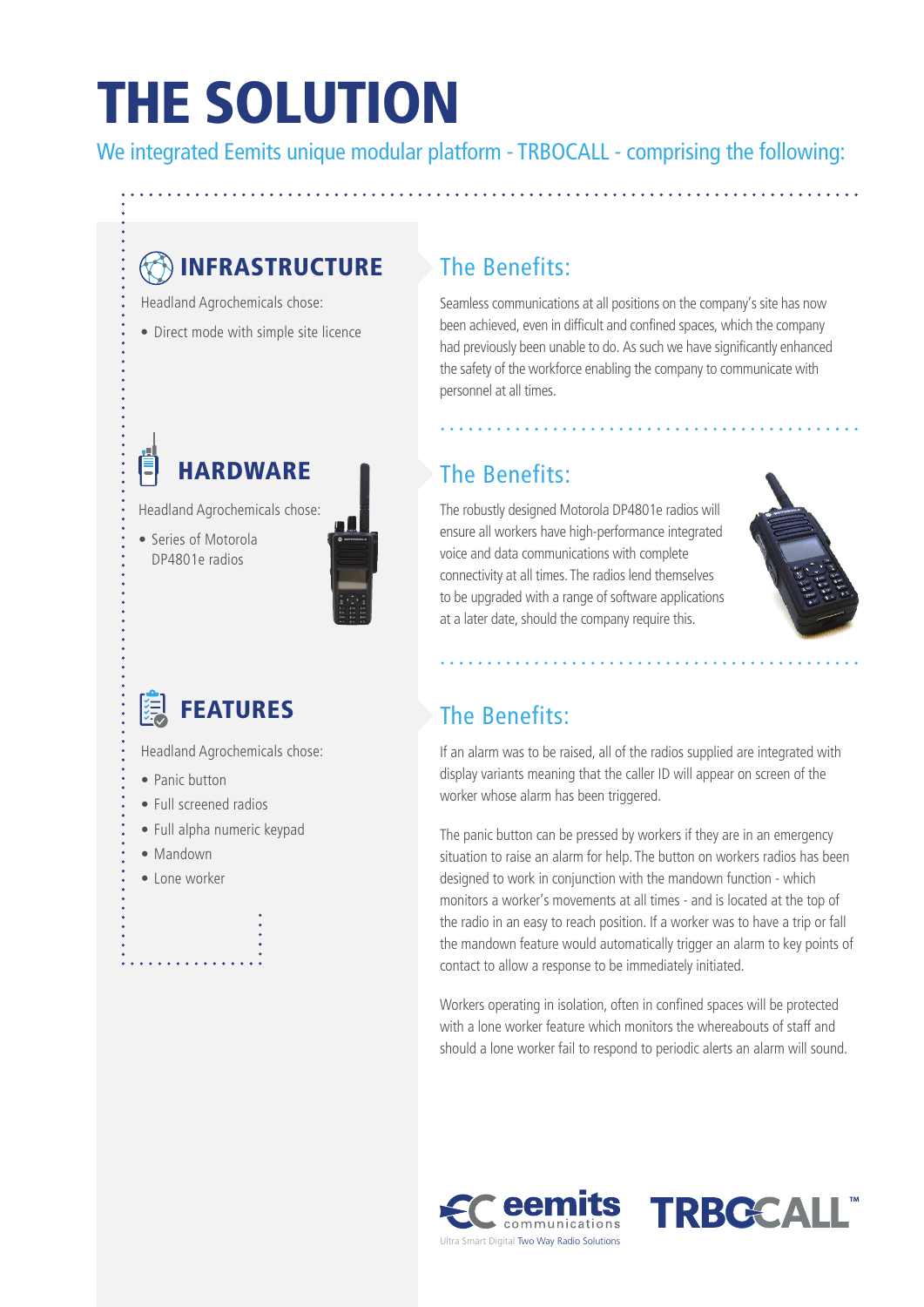# THE SOLUTION

### SERVICE WRAP

- Headland agrochemicals chose:
- Service from the start





Headland Agrochemicals chose:

- Remote speaker mics
- Leather cases
- Multi-unit charger

. . . . . . . . . . . .

### The Benefits:

With a comprehensive service support package, Headland Agrochemicals will have full peace of mind that should a problem occur. The multi-year service support package significantly reduces unexpected expenses whilst helping to protect the investment made by Headland Agrochemicals. The comprehensive support package comprises of:

- Hardware Repair with same day turnaround time and two way shipping
- Accidental Damage
- Telephone Technical Support
- Software Support



### The Benefits:

As the site itself can be loud, the remote speaker mics allow for superior hearing, eliminating any background noise. With a multi charger solution, workers can easily keep their radios charged at all times.